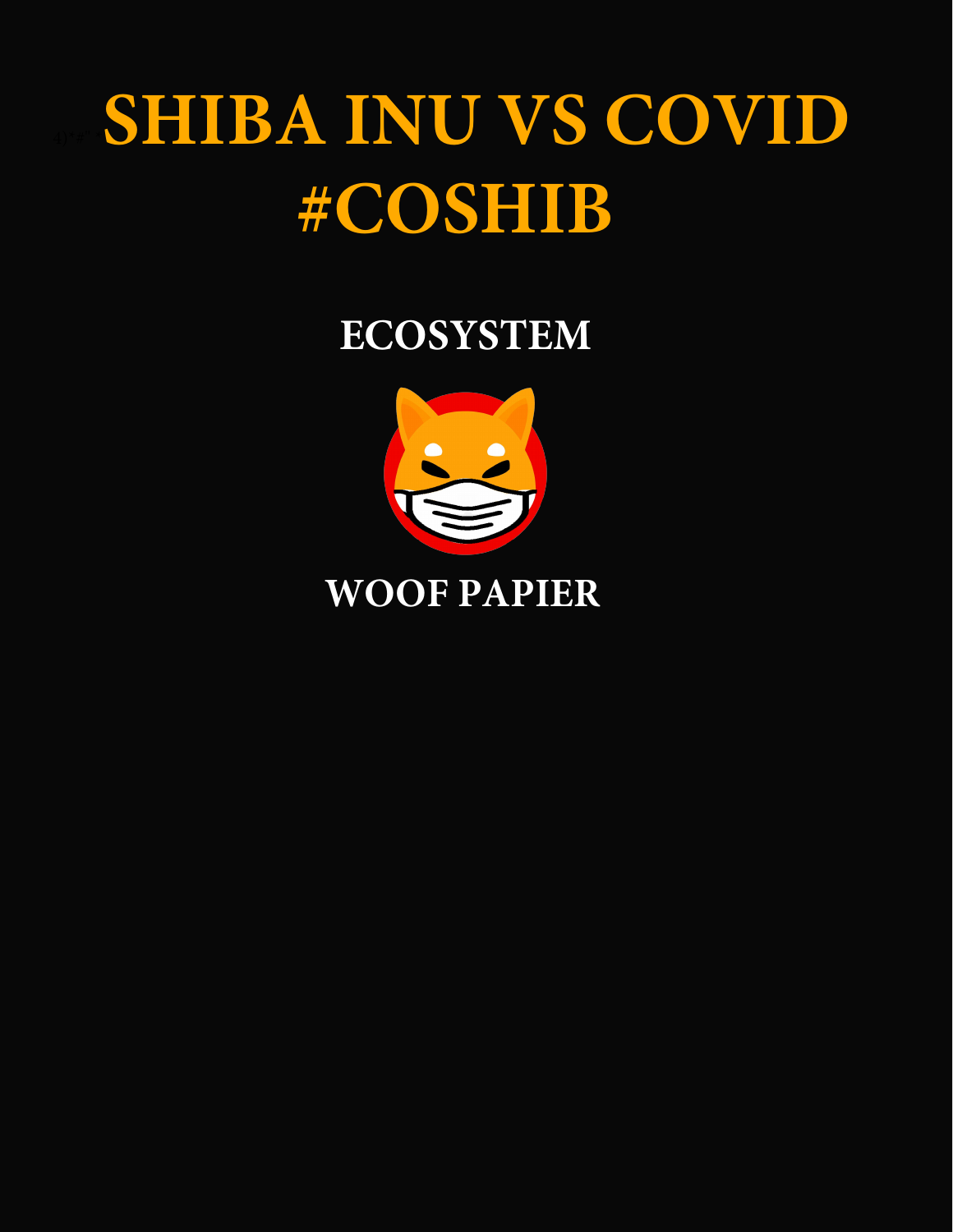## 4)\*#" \***INTRODUCTION**

Shiba Inu vs Covid was the answer about a simple question.

What would happen if a cryptocurrency project was 100% run by its community?

While the term DeFi literally includes the word decentralized in its definition, this is in reference to economic status as opposed to its internal hierarchy.

While none of us could have imagined it at the time, this was the start of a revolution.

Projects built on the foundation of community involvement are the untamed wilderness of our future. As we-move further away from rigid social structures and traditional mindsets, we become free to discover new ways to solve problems and relate to one another.

In a world ruled by the commodification of time, community-based projects are more than just a changе of pace, they are a way fo practice the radical accеptancе of others. When success depends on the shared strength of the individuals who make up a collective, we are forced to shift our perspectives to align with those around us. The Shiba Inu vs Covid is our way of recognizing the Imоrtance of tearing down a longestablished paradigm of a formulaic success and building a path to freedom and creativity in its place.

A community is held together by hundreds, if not thousands, of interconnected moments. It doesn't come from a single perspective, it comes from working together in harmony.

With that thought bright in our minds, we began developing the Shiba Inu vs Covid in earnest.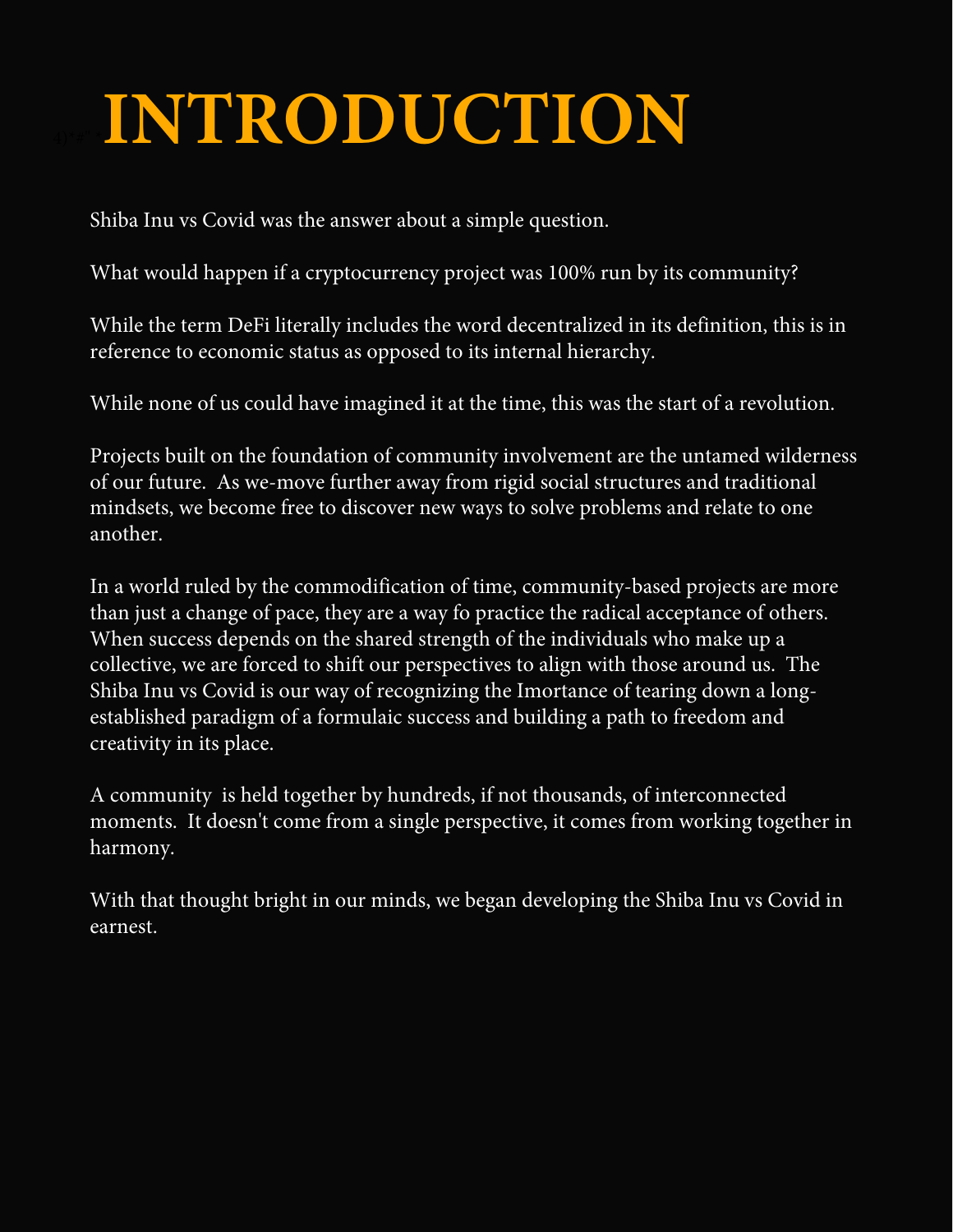# $WHY$ **DECENTRALIZATION?**

We are standing at a pivotal moment in innovation.

Until now, centralization has been a prerequisite for all of our official structures. Political, educational, and financial systems are, and have always been, crafted in a way that does not equally and ethically distribute power to those functioning within them. There may have been times in history where this sort of internal configuration played an important role, but, in an age with the information of the world available at the click of a button, it's time to rethink.

2021 updated our eyes to how little control the average person has in the face of these overarching, generational structures when GameStop and AMC stock value exploded seemingly overnight. WallStreetBets tested the waters of what it would look like to disperse control to consumers and inexperienced investors alike.

It was inspiring, but it didn't last long. Just when the movement seemed to be on the brink of success, it was throttled by the bureaucracy of our centralized society. However, not before this concept of a new power among the people took root.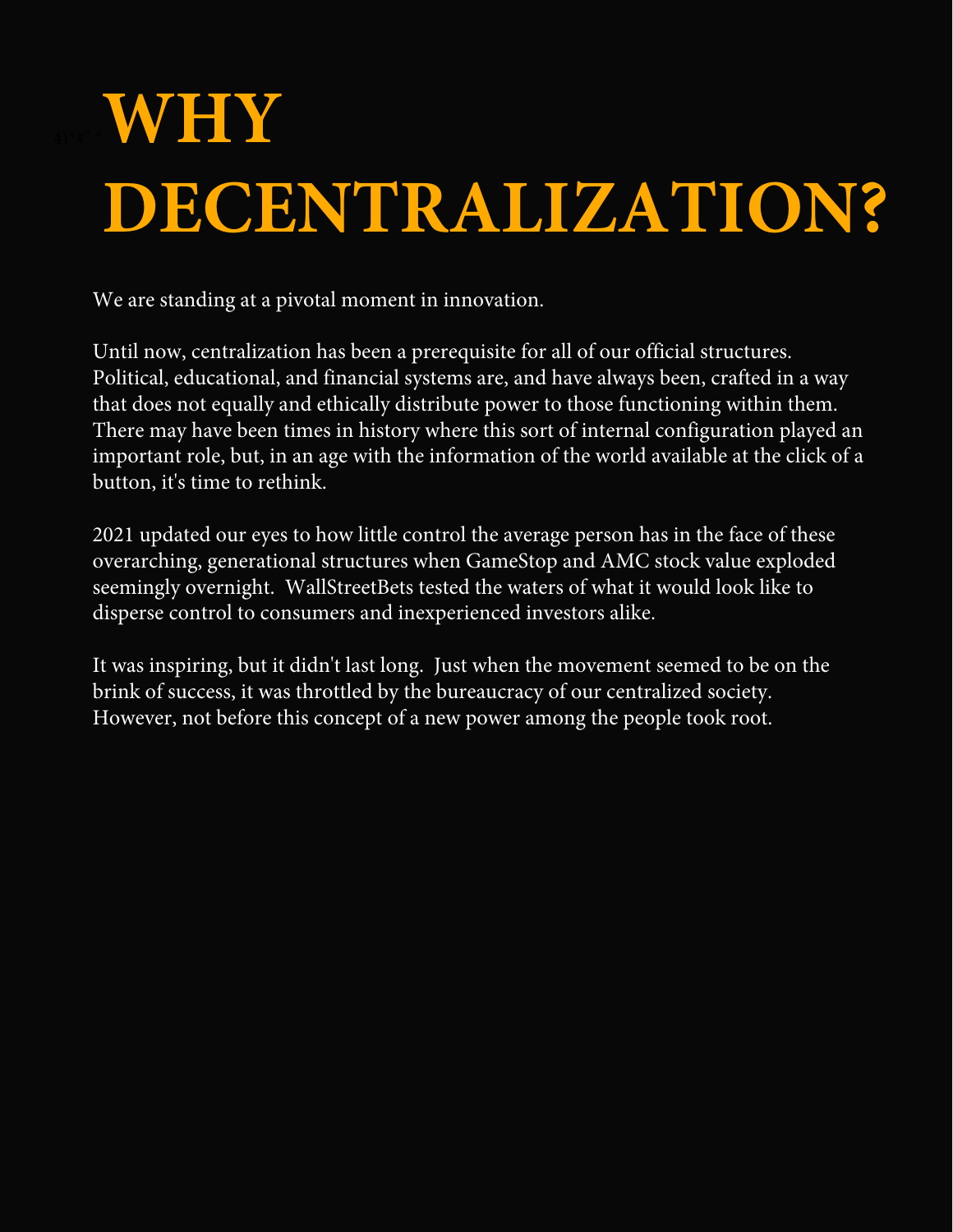

When comparing different blockchains, you might wonder why we chose to stay on the ETH network. The answer, like the rest of our projеct, is straightforward and purposeful.

Founder embarked on the journey with a predisposition towards ЕTHIN the first place. It's already secure and well-established, and it truly allows us to stay decentralized.

His top priority was to ensure that his project was free to change and evolve with zero outside regulations impacting it, and ETH was the way to achieve that goal. Our army is able to hold their own tokens in a wallet and collect payments from around the world, all while remaining independent of moderating forces.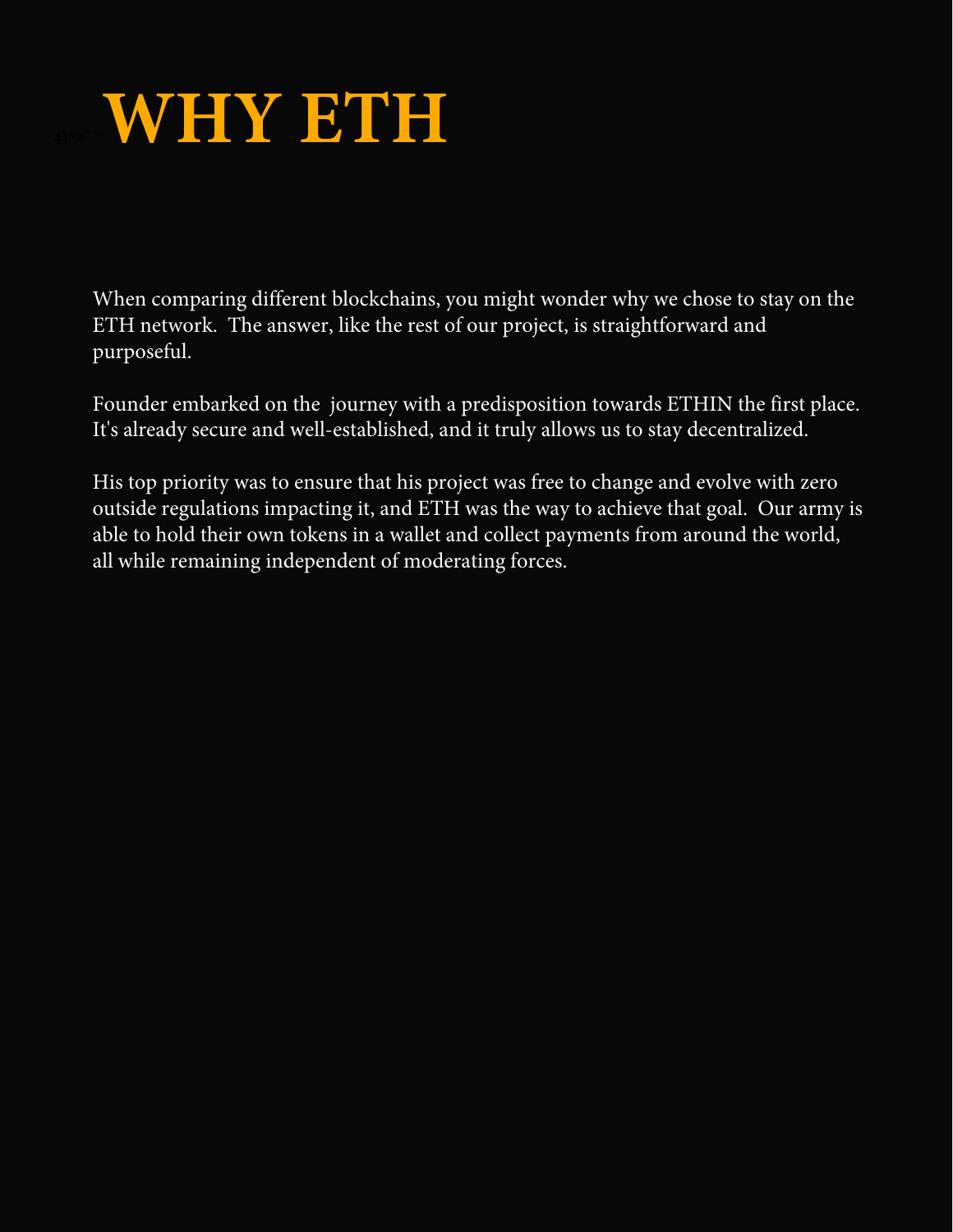# WY "SHIBA INU VS COVID"?

Because we are against the spread of Covid.